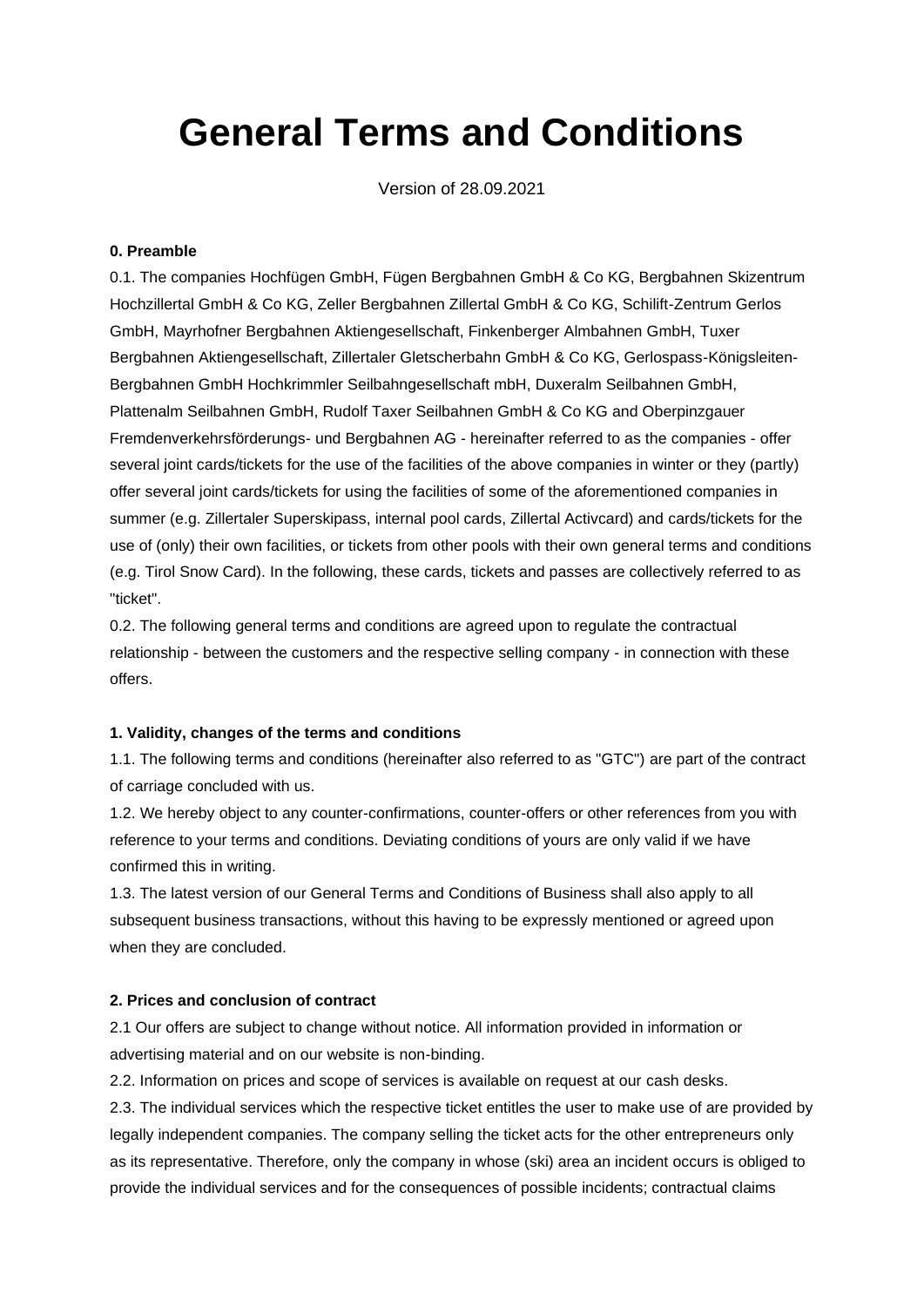(e.g.: from the piste safety or transport) can therefore only be made against the company in whose (ski) area an incident has occurred.

#### **3. Ticket refund**

3.1. Multi-day tickets are only valid on consecutive days. An interruption is not possible, except in the case of subscriptions.

3.2. Subsequent exchange, extension or postponement of the period of validity is not possible. 3.3. Even in the case of multi-day tickets and season tickets, there is no entitlement to a (pro rata) refund of the fee after a sports accident or in the event of illness. Prerequisite for possible goodwill payments are:

• The ticket must be deposited immediately after the accident at one of our ticket offices;

• The presentation of a medical certificate no later than the third day after the sports accident or the onset of the illness.

3.4. Lost tickets are not replaced.

3.5. There is no entitlement to an extension of the ticket in the event of external influences, such as bad weather, unforeseen departure or the closure of individual facilities.

#### **4. Restrictions due to the worldwide COVID-19 pandemic**

4.1. It is a matter of common knowledge that there are worldwide restrictions and limitations in place due to the COVID-19 pandemic, which must also be observed for transportation by cable car facilities and the installations that can be used with the ticket (e.g. distance rules, restrictions on the number of persons carried, regulations on the maximum number of guests, regulations regarding the ticket office, boarding or alighting area, reduction of operating hours, regulations on border controls or border crossings, etc.). The current provisions - based on the applicable statutory provisions - shall be observed in each case. You are aware of this risk when you purchase the ticket.

4.2. You are hereby expressly advised that new/altered/supplemented restrictions and limitations on the use of the ticket may occur at any time due to official orders or legal regulations, which may result, for example, in delays in transportation, refusal of access (reaching the maximum number of guests), premature termination of service, failure to reach facilities, etc. You are aware of and familiar with this risk when you purchase the ticket.

4.3. In the event of any new/recurring/continuing restrictions related to the COVID-19 pandemic, the provisions of the Pandemic Refund Guarantee will apply (see the relevant information sheet). 4.4. At the time of writing of these GTC (as of 28.09.2021), the relevant authorities are drafting the ordinance for (among other things) the regulations for ski and cable car operations for the winter season 2021/22; currently, neither the concrete text of the ordinance nor the date of its entry into force are available. Therefore, we expressly point out to you that when using the tickets you have purchased, you must comply with the legal/official requirements applicable to their period of use and which you must observe, that these requirements could change at any time and that this use could therefore be restricted, reduced or not possible at all during certain periods. Should you be denied transport because you do not (or cannot or do not wish to) comply with the legal/regulatory requirements to be observed at that time, this shall not constitute grounds for a - pro rata - refund.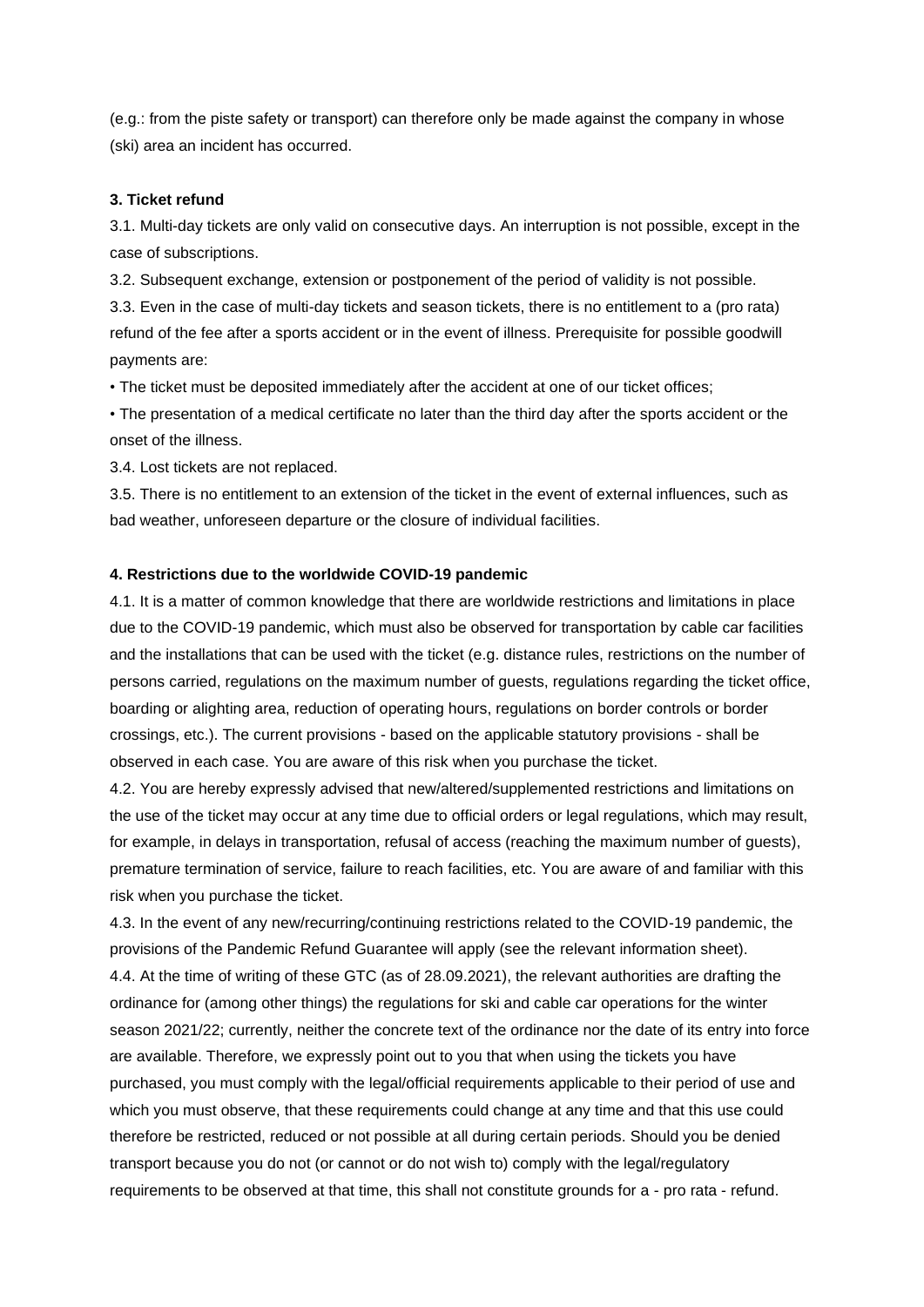# **5. Controls**

5.1. Transportation is only possible following access control.

5.2. Tickets must be presented to the cable car personnel or control bodies on request and handed over if necessary. If this obligation is denied, the data carrier may be blocked and carriage may be refused.

5.3. In case of misuse, tickets will be confiscated without replacement.

# **6. Discounts**

6.1. The basis for obtaining a reduced ticket must be proved with photo identification upon request, both when purchasing the ticket and at the lift entrances.

6.2. Pedestrian tickets are issued in winter only to guests without winter sports equipment.

# **7. Smart cards**

7.1. The tickets are usually issued on chip cards for a deposit fee of currently EUR 2.00. The return of the undamaged and functional chip cards takes place at the chip card machines set up in the cash area or at one of our cash desks. Alternatively, at some sales points, ski passes can be issued on oneway keytix - no deposit fee is charged for these tickets. With regard to online sales, other chip card fees can result depending upon the service provider.

# **8. Conditions of carriage and piste rules**

8.1. The conditions of carriage and laws displayed at the respective cable car facilities are part of the contract of carriage.

8.2. You are obliged to comply with the posted conditions of carriage, laws and the piste rules/FIS regulations, as well as to observe the barriers and instructions of the lift personnel.

8.3. In case of violation of these conditions or regulations, the passenger will be excluded from carriage and the ticket will be withdrawn without compensation.

# **9. Liability**

9.1. A responsibility or liability of the respective ski area exists only for their marked ski slope area or their cable car facilities. In unmarked ski space you are skiing within your own responsibility and are active entirely at your own risk. In unmarked ski space, no safety measures are provided, in particular no safeguards, controls, barriers, etc. Measures taken in exceptional circumstances are voluntary and do not create any obligation for the future.

# **10. Web shop(s)**

10.1. You can choose from the products offered in the web shop(s) of the respective selling company and place them in a so-called shopping cart by clicking the button "add to cart".

10.2. By clicking on the button "order subject to payment" you submit a binding offer to purchase the goods in the shopping cart.

10.3. Where applicable, you will receive a confirmation e-mail.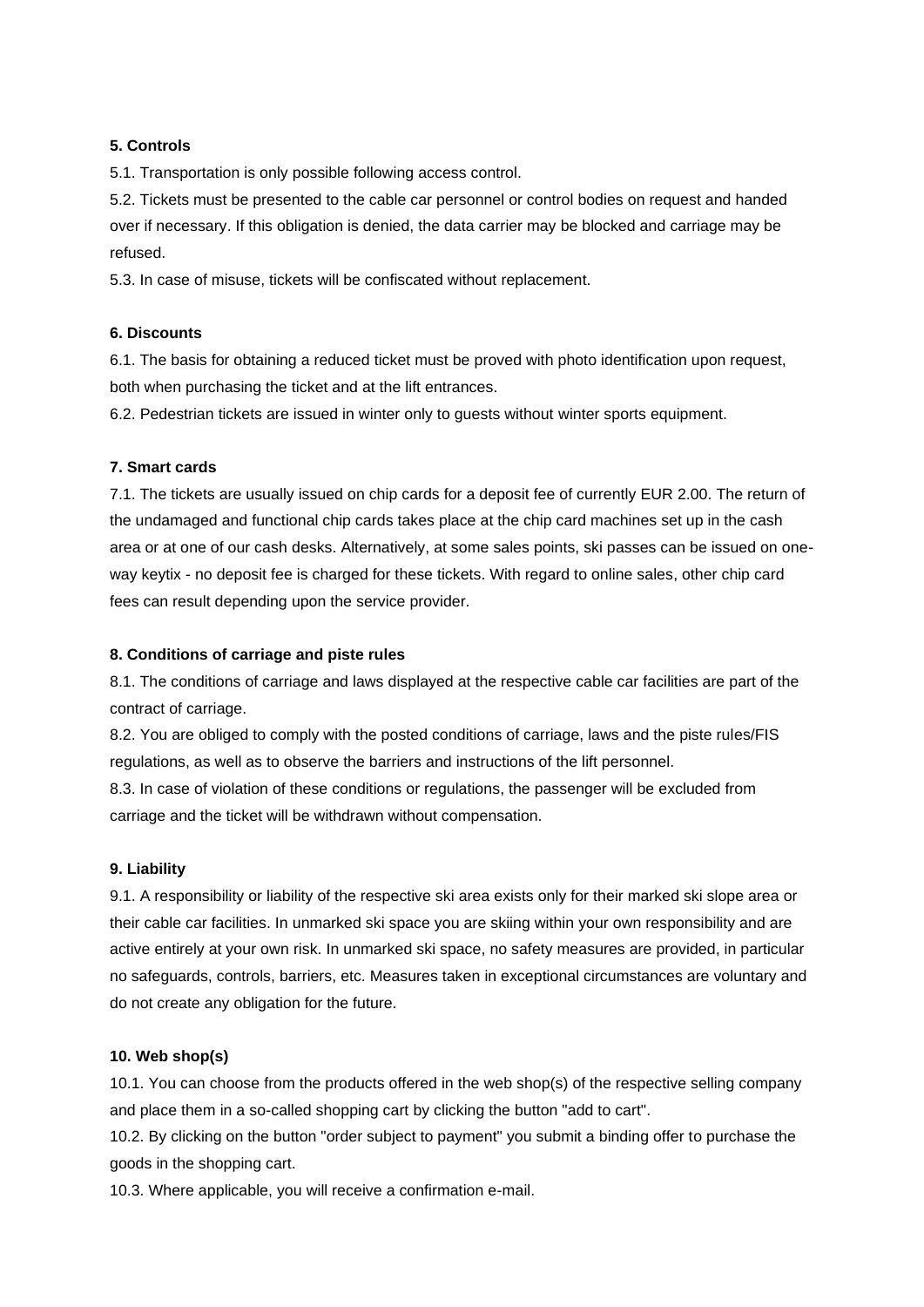10.4. Delivery times stated by us are calculated from the time of our order confirmation, provided that the purchase price has been paid beforehand.

10.5. All prices, which are indicated on the respective websites, include the legally valid value added tax. The corresponding shipping costs are indicated in the order form and are to be paid by you. 10.6. The goods remain our property until the purchase price has been paid in full. Vouchers are only valid after full payment of the purchase price.

10.7. The terms of payment are determined by the respective selling company.

10.8. Vouchers can be redeemed at the cash desks. Lost vouchers are not replaced. There is no entitlement to cash repayment of unredeemed vouchers.

10.9. The information provided in the web shop(s) of the respective selling company is processed automatically. You are obliged to provide complete and correct data to be entered when ordering. In case of incorrect, incomplete and unclear information, you are liable for all costs, damages and disadvantages resulting from this.

10.10. Right of revocation for consumers:

You have the right to revoke the contract concluded in our web shop(s) within fourteen days without giving reasons. The revocation period is fourteen days from the day on which you or a third party named by you has taken possession of the goods or, in the case of partial deliveries, the last delivery. To exercise your right of revocation, you must inform the selling company by means of a clear declaration (e.g. a letter sent by post, fax or e-mail to [info@zillertalski.at](mailto:info@zillertalski.at) about your decision to revoke this contract. You can use the enclosed sample revocation form for this purpose. However, this is not mandatory. In order to comply with the revocation period, it is sufficient to send the notification of your exercising of the right of revocation before the end of the revocation period.

On the basis of purchased tickets/ski passes, services in connection with leisure activities are provided within the agreed period. In this regard, you acknowledge that there is no right of revocation for such services, so that a withdrawal from the contract concluded by way of distance selling is excluded (§ 18 para. 1 no. 10 FAGG). If you purchase vouchers for the provision of such services, a revocation on the basis of this provision is also excluded with regard to the purchase of vouchers.

10.11. If you revoke this contract, all payments made by you, including delivery costs (with the exception of additional costs resulting from the fact that you have chosen a different type of delivery than the cheapest standard delivery offered), will be refunded immediately and at the latest within fourteen days from the day on which the selling company received notification of your revocation of this contract. The same means of payment that you used for the original transaction will be used for this refund, unless expressly agreed otherwise with you; in no event will you be charged for this refund.

If you have requested that the services should commence during the cancellation period, you shall pay a reasonable amount corresponding to the proportion of services already provided by the time you inform us of your exercising of your right of revocation in respect of this contract compared to the total amount of services provided for in the contract.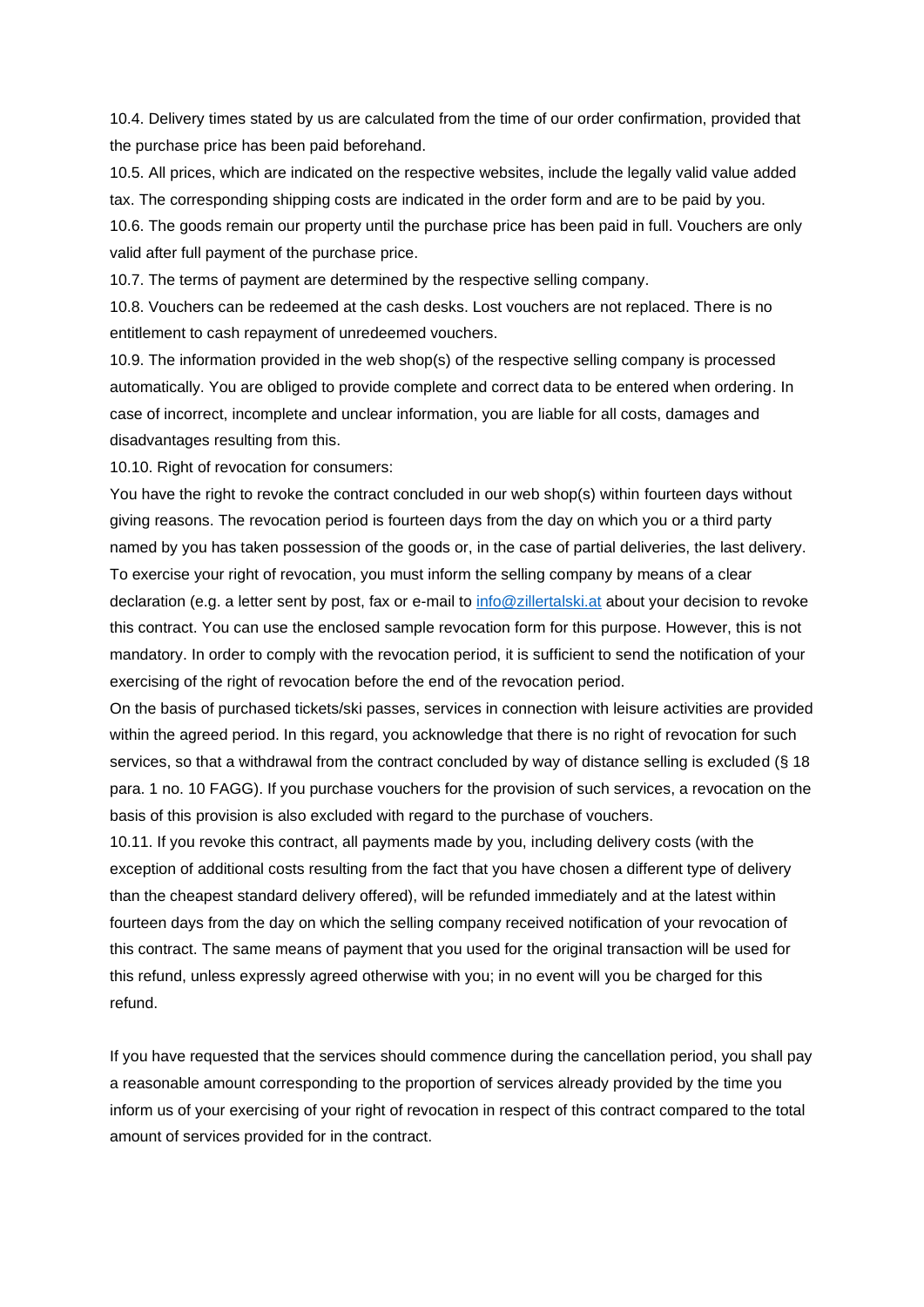**Sample revocation form**

| I/we (*) hereby revoke the contract concluded by me/us (*)                                                        |
|-------------------------------------------------------------------------------------------------------------------|
| Regarding the purchase of the following goods/tickets/ski passes (*)/the provision of the following services (*): |
|                                                                                                                   |
|                                                                                                                   |
|                                                                                                                   |
|                                                                                                                   |
|                                                                                                                   |
|                                                                                                                   |
|                                                                                                                   |
|                                                                                                                   |
|                                                                                                                   |
|                                                                                                                   |
|                                                                                                                   |
|                                                                                                                   |
|                                                                                                                   |
| (*) Delete as appropriate                                                                                         |
|                                                                                                                   |
|                                                                                                                   |
|                                                                                                                   |
| Signature of the consumer (only in case of communication on paper)                                                |

#### **11. Data protection**

11.1. Personal data will only be stored as far as this is necessary for the fulfilment of our contract. For service purposes, we store photos of season tickets in accordance with the legally valid storage obligations.

11.2. For the purpose of access control, a reference photo can be taken of you the first time you pass through a turnstile equipped with a camera. This reference photo is compared by the lift personnel with the photos taken each time the customers pass through a turnstile equipped with a camera. The reference photo will be deleted immediately after the validity of the lift pass expires, the other photos at the latest 48 hours after passing through the respective turnstile. The manner in which these access controls are applied is the responsibility of the respective selling companies.

11.3. In case the piste rescue service is used, personal data can be collected for processing and documentation.